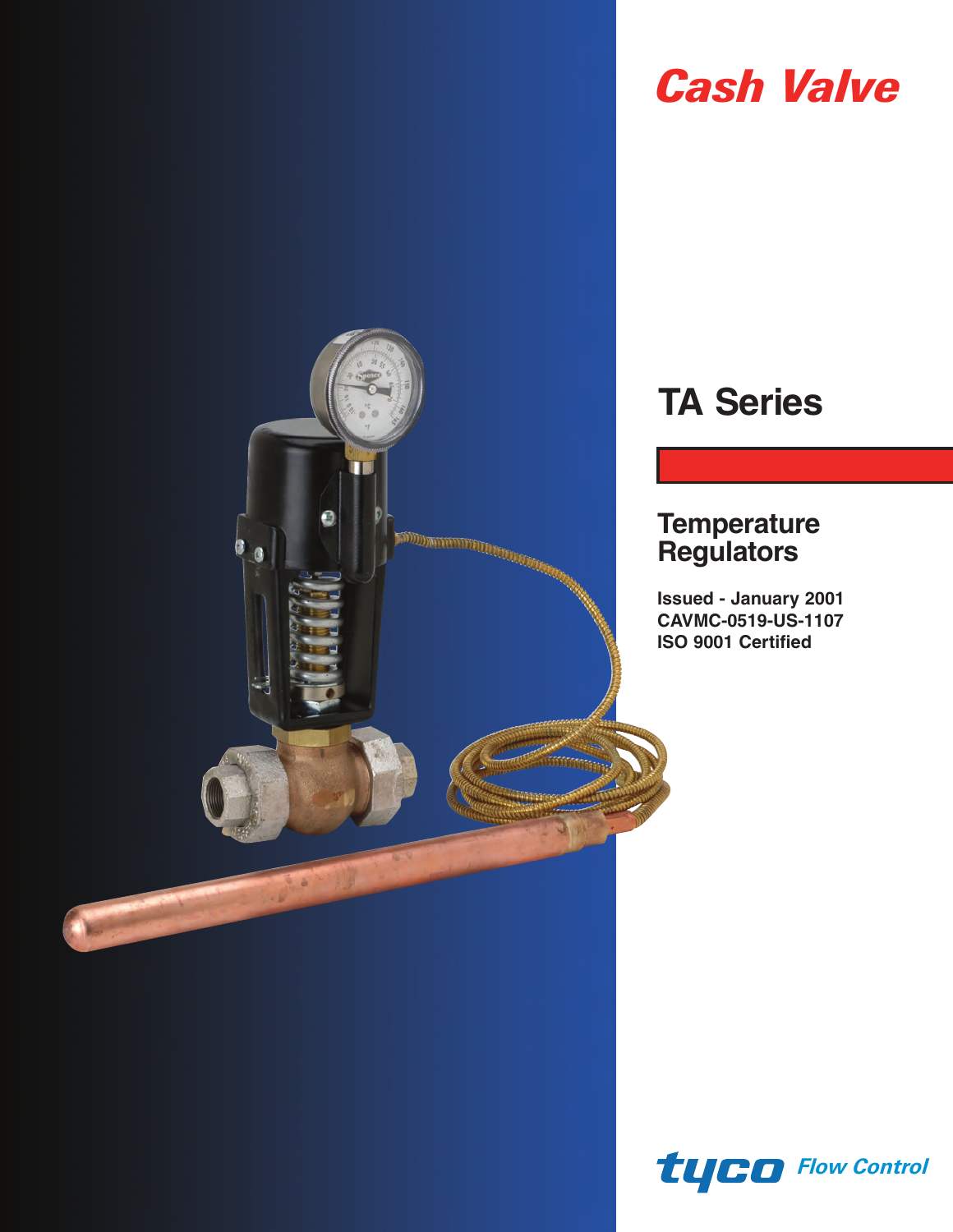# **TA Series - Temperature Regulators**

# **Applications \_\_\_\_\_\_\_\_\_\_\_\_\_\_\_\_\_\_\_\_\_\_\_\_\_\_\_\_\_\_\_\_\_\_\_\_\_\_\_\_\_\_\_\_\_\_\_\_\_\_\_\_\_\_\_\_\_\_\_\_\_\_\_\_\_\_\_\_**

#### **Figure 1 - Controlling Storage Heater Figure 2 - Controlling Oil Preheater**





#### **Figure 3 - Controlling Instantaneous Water Heater Figure 4 - Controlling Oil Cooler**





#### **Figure 5 - Type TA 3-Way Used As A Mixing Valve (Flow travels in direction of arrow cast on body.)**



**Figure 6 - Type TA 3-Way Used As A Diverting Valve (Flow travels in opposite direction of arrow cast on body.)**

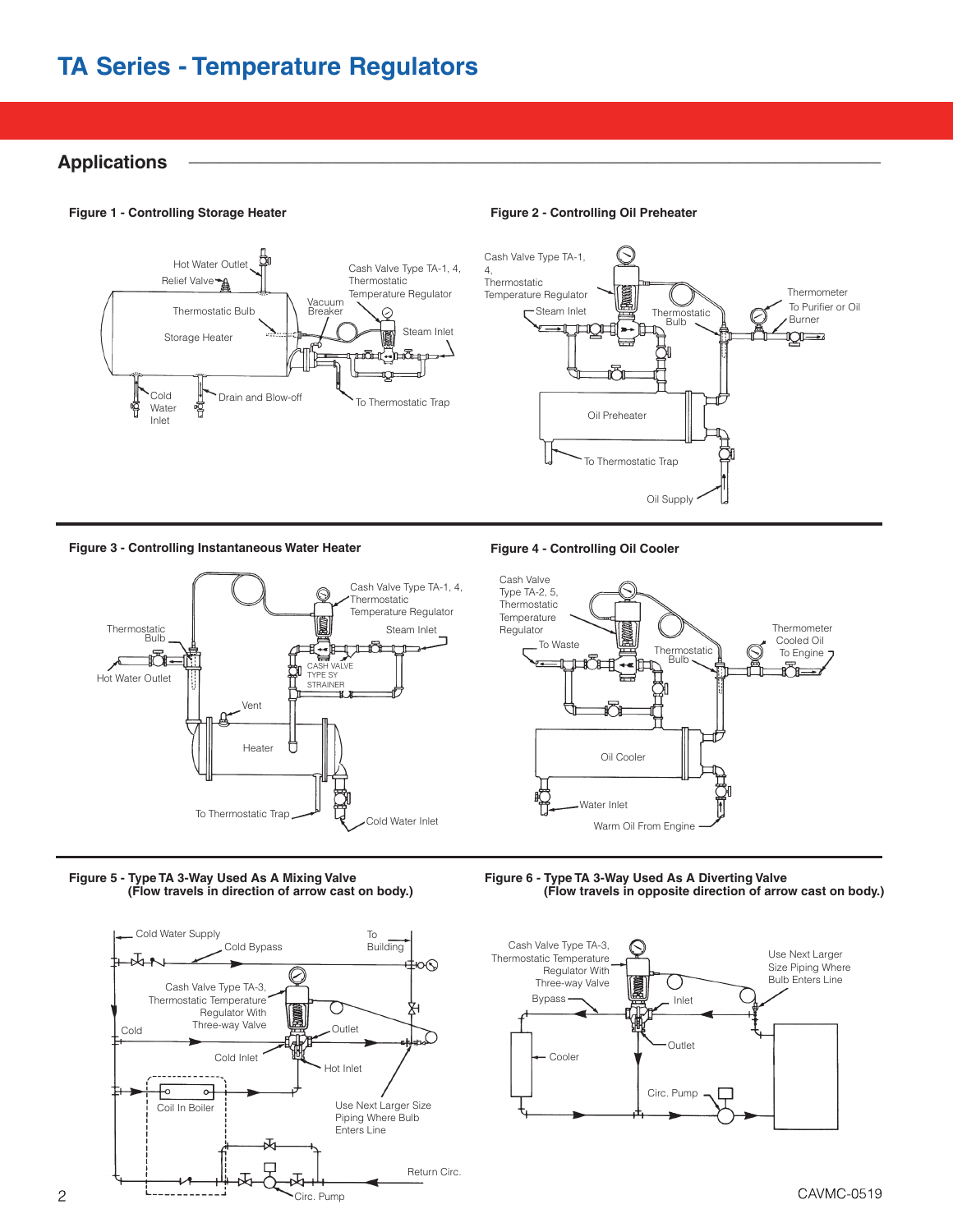# **TA Series - Temperature Regulators**

130 140

170

120

# **Features \_\_\_\_\_\_\_\_\_\_\_\_\_\_\_\_\_\_\_\_\_\_\_\_\_\_\_\_\_\_\_\_\_\_\_\_\_\_\_\_\_\_\_\_\_\_\_\_\_\_\_\_\_\_\_\_\_\_\_\_\_\_\_\_\_\_\_\_\_\_\_\_**



- 1. Positionable **Temperature Indicator**: may be turned in direction of easiest reading. Highly accurate, stainless steel case, with bayonet lock ring.
- 2. **Thermal System**: heavy duty bronze bellows, with bronze spiral armored copper capillary, copper bulb, with epoxy coated bellows housing. (See page 5 for other line and bulb materials.)
- 3. Extra long **Adjusting Spring**: permits adjustment over wide range of temperatures.
- 4. **Packing Assembly**: spring loaded self adjusting chevron type teflon packing, eliminates completely the human factor of improper adjustment.
- 5. Full scale **Adjustment**: makes repeating settings easy and accurate.
- 6. **Stainless Steel Disc**: self-aligning to assure accurate seating, long wear, and tight closure.
- 7. **Stainless Steel Seat Rings**: threaded and bonded to eliminate any possibility of leakage through seat ring threads.
- 8. **Adjusting Key**: conveniently located — always there when settings have to be changed.
- 9. Heavy section valve **Body**: tough, solid and durable, will withstand severe piping strains, for pressures to 250 psig at 406°F [208°C].



**1**

**2**

**3**

**4**

**5**

**6**

**7**

**8**

**9 10**

- 11.Over temperature protection: prevents damage to regulator through inadvertent over-heating.
- 12.Epoxy-coated compact one-piece channel **Frame**: permits installation in tight location.
- 13.Double guided stainless steel monolithic **Disc Assembly**: maintains proper alignment of all moving parts.
- 14.Galvanized iron **Union Ends**: for sturdiness and ease of installation.

Patented temperature compensator: on double seated valves compensating connector is used to assure uniform positioning of discs for tight shut-off when changes in temperature affect the valve body.

Only stainless steel trim is available. We feel it's much better to furnish a longerlasting trim because it cuts down on maintenance costs.

**11**

**12**

**14**

**13**

All Cash Valve temperature regulators are furnished as standard with a brass or stainless steel union bushing. In "over the rim" installations, please specify "no union bushing."

Wells are available upon request. They come in brass or stainless steel. See page 8 for details.

The leakage rate on both the single and double ported valves is considerably lower than most other kinds of temperature regulators. Our single port leakage is less than .5%. Our double port leakage is less than 1%.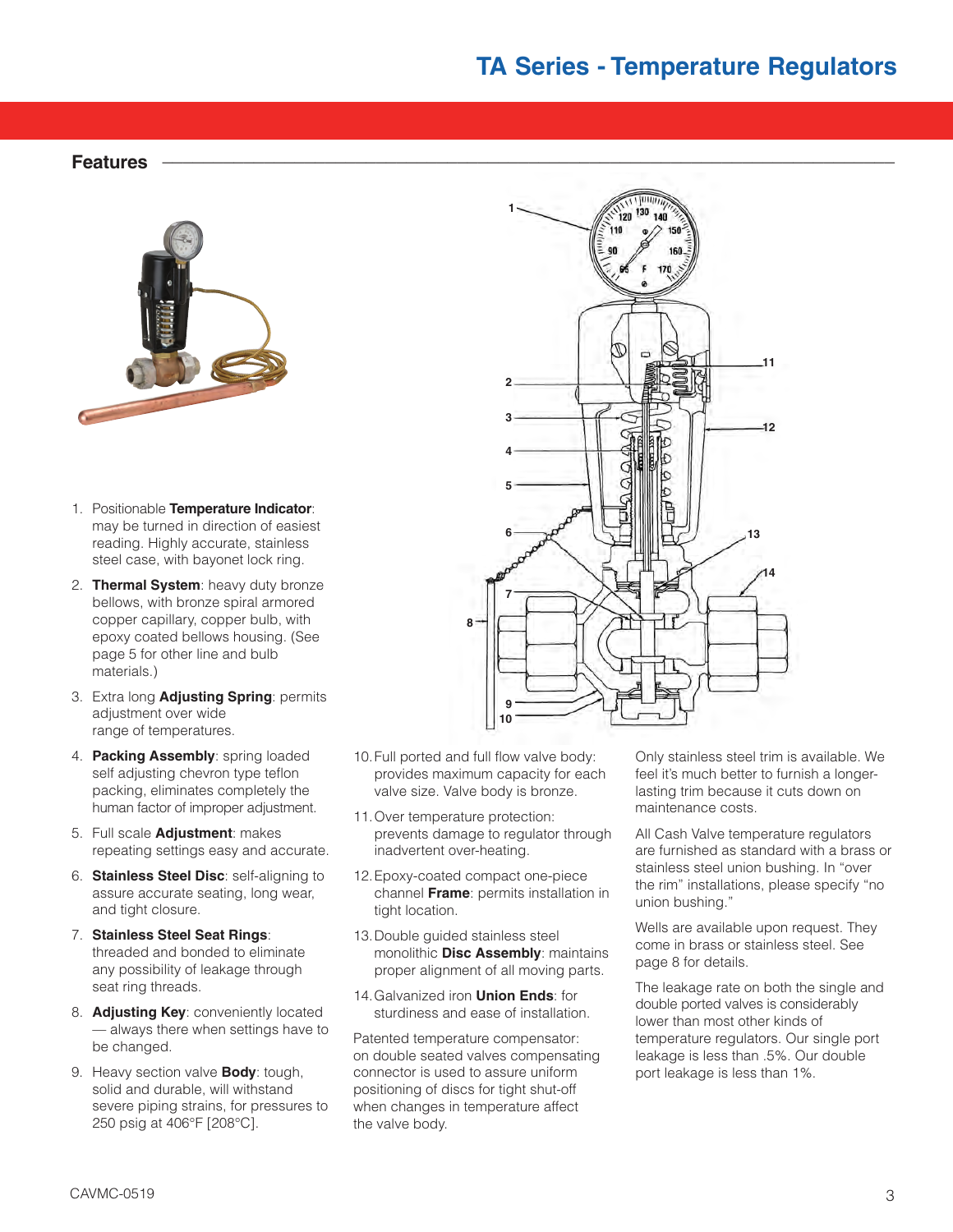### Specifications - Direct Acting/Reverse Acting

Specifications given on this page are for direct acting (for heating) and reverse acting (for cooling) temperature regulators. Direct Acting valves are designed with a normally open valve seat which closes on increasing temperature. Reverse Acting valves are designed with normally closed valve seats that open on increasing temperature. All Cash Valve Direct Acting and Reverse Acting Temperature Regulators are available with either single seat or double seat. All temperature regulators are indicating. See page 5 for thermal system information.

| <b>Type</b> | <b>Specifications</b>                      |
|-------------|--------------------------------------------|
| $TA-1$      | Direct Acting, Single Seat,<br>Indicating  |
| $TA-2$      | Reverse Acting, Single Seat,<br>Indicating |
| $TA-3$      | 3-Way, Single Seat,<br>Indicating          |
| $TA-4$      | Direct Acting, Double Seat,<br>Indicating  |
| TA-5        | Reverse Acting, Double Seat,<br>Indicating |

|             |             | <b>Single Seat</b>                              |                                |             | <b>Double Seat</b>            |                                |
|-------------|-------------|-------------------------------------------------|--------------------------------|-------------|-------------------------------|--------------------------------|
|             | <b>Type</b> | <b>Flow</b>                                     | Max.                           | <b>Type</b> | <b>Flow</b>                   | Max.                           |
| <b>Size</b> | Indicating  | <b>Coefficient</b><br>$\mathbf{c}_{\mathbf{v}}$ | <b>Upstream</b><br>Press.-psig | Indicating  | <b>Coefficient</b><br>$C_{v}$ | <b>Upstream</b><br>Press.-psig |
| $*1/2C$     |             | 0.40                                            |                                |             |                               |                                |
| $*1/2D$     |             | 1.00                                            |                                |             | NOT AVAILABLE IN              |                                |
| * $1/2E$    |             | 1.80                                            | 250                            |             | <b>DOUBLE SEAT</b>            |                                |
| $*1/2A$     | $TA-1$      | 3.29                                            |                                |             |                               |                                |
| $*1/2B$     |             | 4.29                                            | 200                            |             |                               |                                |
| 1/2         | $TA-2$      | 5.22                                            | 140                            |             | 7.93                          |                                |
| 3/4         |             | 6.85                                            | 90                             | $TA-4$      | 10.4                          |                                |
| 1           |             | 9.15                                            | 65                             | $TA-5$      | 12.9                          | 250                            |
| 11/4        |             | 14.3                                            | 40                             |             | 20.6                          |                                |
| 11/2        |             | 15.1                                            | 30                             |             | 24.8                          |                                |
| 2           |             | 17.2                                            | 20                             |             | 33.0                          |                                |

\*Indicates non-standard valve, special order only.

**NOTE:** Maximum upstream pressure of all single seat valves decreases as the valve size increases (see table above).

Particular attention should be given to this fact when sizing for your pressure conditions; the more nearly balanced double seat valve is recommended for higher upstream pressures.



**Single-Seated Direct Acting Bronze Valve**



**Double-Seated Reverse Acting Bronze Valve**

| <b>Dimensions</b>                                              |                      |             |           |             |           |             |       |                  |
|----------------------------------------------------------------|----------------------|-------------|-----------|-------------|-----------|-------------|-------|------------------|
| <b>Size</b>                                                    | <b>Type</b>          | A           | B         | C           | D         | Е           | F     | Ship. Wt<br>Lbs. |
| $\begin{bmatrix} 1/2 & (A,B,C,D,E) \\ 1/2 & 3/4 \end{bmatrix}$ | $TA-1$<br>$TA-2$     | $9^{3}/4$   | $8^{1/2}$ | $5^{1/2}$   | $3^{1/2}$ | $2^{13}/16$ | 8 ft. | 13               |
| $\frac{1}{2}$<br>$\frac{3}{4}$                                 | $TA-4$<br>TA-5       | $12^{7}/16$ | $9^{3/4}$ | $7^{3/16}$  | $3^{1/2}$ | $2^{13/16}$ | 8 ft. | 13               |
|                                                                | $TA-1$               | $12^{7}/16$ | $9^{3/4}$ | 73/16       | $3^{1/2}$ | $2^{13/16}$ | 8 ft. | 13               |
| 1 <sup>1</sup> /4<br>$\frac{11}{2}$                            | TA-2<br>TA-4<br>TA-5 | $12^{7}/8$  | 931/32    | $8^{15/16}$ | $3^{1/2}$ | $2^{13/16}$ | 8 ft. | 20<br>20<br>21   |

| <b>Bulb Sizes</b> | G          |            | Plain | <b>Union</b> | Well | u         |
|-------------------|------------|------------|-------|--------------|------|-----------|
| Small             | $13^{3}/8$ | $10^{1/2}$ | 5/8   | $^{5/8}$     | 3/4  | $3/4$ NPT |
| Large             | $15^{5}/8$ | $12^{1/2}$ |       |              | 11/8 | 1 NPT     |
| Extra Large       | 19         | 16         |       |              | 11/8 | 1 NPT     |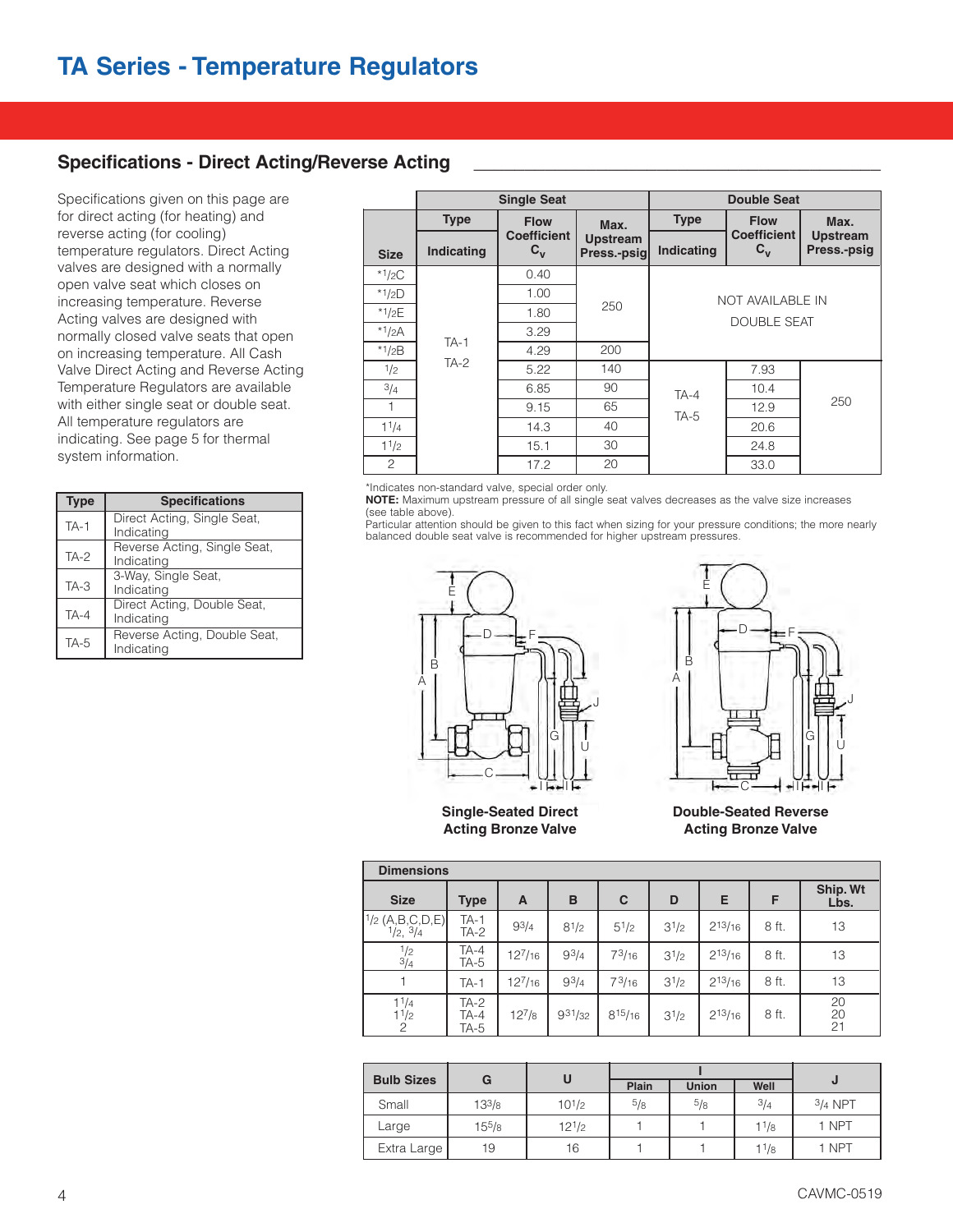### **Specifications - Three-Way**

Cash Valve Three-Way temperature regulators are designed so that hot and cold water are throttled to provide a controlled mix temperature. For typical installations, see "Applications," page 2. All Cash Valve Three-Way temperature regulators are single seat, indicating valves. See below for thermal system information.



**Three-way Valve**

#### **Three-Way Size Type Type Indicating I**SPERITYPE **INDICATE: Flow Coefficient C<sub>v</sub> Max. Diff. Between inlet**<br> **Pressures\* - psi**  $1/2$  $3/4$ TA-3 5.22 6.85  $9.15$  $14.3$ 15.1 17.2 140 90 65 40 30 20 1 11/4 11/2 2

NOTE: Maximum upstream pressure on all 3-way valves is 250 psi. Maximum differential between inlet pressures decreases as valve size increases. See table above.

|                   | <b>Dimensions</b> |              |             |           |             |       |            |             |                  |
|-------------------|-------------------|--------------|-------------|-----------|-------------|-------|------------|-------------|------------------|
| <b>Size</b>       | <b>Type</b>       | A            | B           | D         | Е           | F     | K          |             | Ship. Wt<br>Lbs. |
| 1/2               |                   | $13^{7}/8$   | $9^{3}/4$   | $3^{1/2}$ |             | 8 ft. | 35/16      | 35/8        | 13               |
| 3/4               |                   | $13^{7}/8$   | $9^{3}/4$   | $3^{1/2}$ |             | 8 ft. | 35/16      | 35/8        | 13               |
|                   | $TA-3$            | $13^{7}/8$   | $9^{3}/4$   | $3^{1/2}$ | $2^{13/16}$ | 8 ft. | 35/16      | 35/8        | 13               |
| $1^{1}/4$         |                   | $14^{21}/32$ | $9^{31}/32$ | $3^{1/2}$ |             | 8 ft. | $4^{1/8}$  | $4^{11/16}$ | 20               |
| 1 <sup>1</sup> /2 |                   | $14^{21}/32$ | $9^{31}/32$ | $3^{1/2}$ |             | 8 ft. | $4^{1/8}$  | $4^{11/16}$ | 20               |
| $\mathfrak{D}$    |                   | $14^{7}/8$   | $9^{31}/32$ | $3^{1/2}$ |             | 8 ft. | $4^{3}/16$ | 47/8        | 21               |

|                   |            | U          |              |              |      |           |
|-------------------|------------|------------|--------------|--------------|------|-----------|
| <b>Bulb Sizes</b> | G          |            | <b>Plain</b> | <b>Union</b> | Well | J         |
| Small             | $13^{3}/8$ | $10^{1/2}$ | 5/8          | 5/8          | 3/4  | $3/4$ NPT |
| Large             | $15^{5}/8$ | $12^{1/2}$ |              |              | 11/8 | 1 NPT     |
| Extra Large       | 19         | 16         |              |              | 11/8 | 1 NPT     |

### Specifications - Thermal Systems

The thermal system on all Cash Valve Temperature Regulators is accurate to ±5°F [±3°C] or better. Standard bulb is bronze, standard capillary line is bronze with armor cover. Standard line length is 8'. Optional line length of 25' is available on special order.

Extra large bulb is available on special order only.

Bulbs and capillary lines are available coated with PVC or Teflon® on special order only. Maximum operating temperature is 180°F [82°C] for PVC and 450°F [232°C] for Teflon®. Maximum Teflon® line length is 15'.

|                           | Ranges, Bulb Sizes, And Maximum Line Lengths |                  |                    |
|---------------------------|----------------------------------------------|------------------|--------------------|
|                           | <b>Ranges</b>                                | <b>Bulb Size</b> | <b>tMax.</b>       |
| <b><i><b>FAHR</b></i></b> | <b>°CENT.</b>                                |                  | <b>Line Length</b> |
| *45/145                   | *10/60                                       | Extra Large      | 25 ft.             |
| *65/170                   | *20/75                                       | +Large           | 25 ft.             |
|                           |                                              | Extra Large      | 25 ft.             |
| *120/230                  | *50/100                                      | Small            | 25 ft.             |
| *240/340                  | *115/170                                     | Small            | 25 ft.             |
| 280/415                   | 140/210                                      | Small            | 25 ft.             |

\* Indicates standard temperature ranges. Other ranges shown are available on special order only.

† Indicates standard bulb size. Other bulb sizes shown are available on special order only.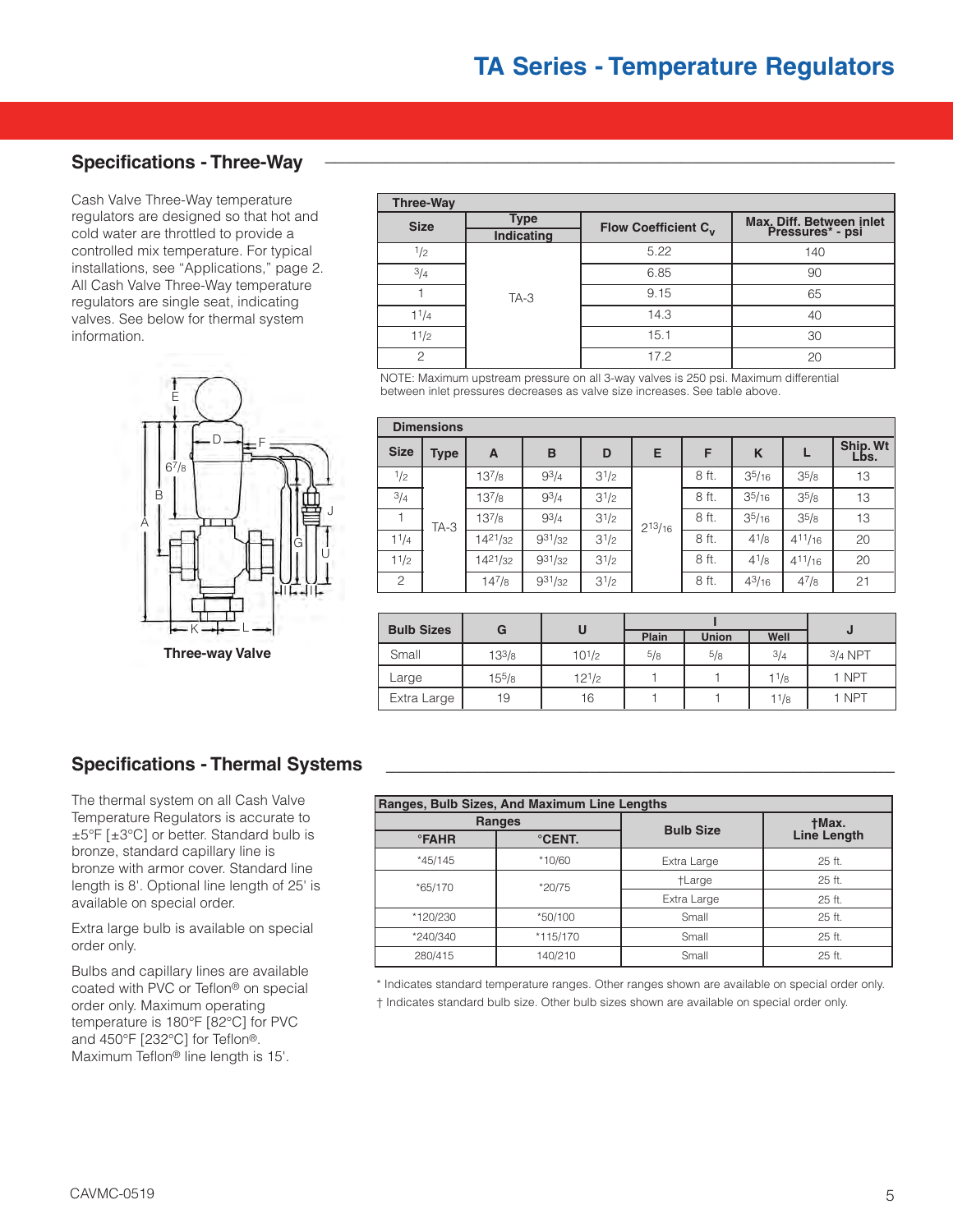### Size/Applications Maximum Water Flow - For Cooling

EXAMPLE: Find the correct regulator valve size that will feed a compressor intercooler that requires 100 gallons of water per minute under maximum operating conditions. The supply (inlet) pressure  $(P_1)$  is 60 psi and the downstream pressure  $(P_2)$  under maximum

flow conditions is 20 psi. The 20 psi pressure is required to force the full flow of water through the compressor's cooling system. Inlet pressure must not exceed maximum upstream pressure, per pages 4 and 5.

ANSWER: The pressure drop permitted

across the regulator is  $P_1$  minus  $P_2$  or 40 psi. Locate 40 psi in the differential pressure column and read across to the required gallons per minute. Read to the highest value in this case 130 GPM. The chart shows that a 1<sup>1</sup>/4-inch double seated valve is required.

|                 |     |     |                                                  | <b>Single Seat/Three-Way Valves</b> |           |                |                                 |     | <b>Double Seated Valves</b> |           |           |                |
|-----------------|-----|-----|--------------------------------------------------|-------------------------------------|-----------|----------------|---------------------------------|-----|-----------------------------|-----------|-----------|----------------|
| psig            | 1/2 | 3/4 | $\mathbf{1}$                                     | $1^{1}/4$                           | $1^{1/2}$ | $\overline{2}$ | 1/2                             | 3/4 | $\mathbf{1}$                | $1^{1}/4$ | $1^{1/2}$ | $\overline{2}$ |
| Diff.<br>Press. |     |     |                                                  |                                     |           |                | Water Flow - U.S. GAL, PER MIN. |     |                             |           |           |                |
| 5               | 12  | 15  | 20                                               | 32                                  | 34        | 38             | 18                              | 23  | 29                          | 46        | 55        | 74             |
| 10              | 17  | 22  | 29                                               | 45                                  | 48        | 54             | 25                              | 33  | 41                          | 65        | 78        | 104            |
| 15              | 20  | 27  | 35                                               | 55                                  | 59        | 67             | 31                              | 40  | 50                          | 80        | 96        | 128            |
| 20              | 23  | 31  | 41                                               | 64                                  | 68        | 77             | 35                              | 47  | 58                          | 92        | 111       | 148            |
| 25              | 26  | 34  | 46                                               | $\overline{72}$                     | 76        | 86             | 40                              | 52  | 65                          | 103       | 124       | 165            |
| 30              | 29  | 38  | 50                                               | 78                                  | 83        |                | 43                              | 57  | 71                          | 113       | 136       | 181            |
| 40              | 33  | 43  | 58                                               | 90                                  |           |                | 50                              | 66  | 82                          | 130       | 157       | 209            |
| 50              | 37  | 48  | 65                                               |                                     |           |                | 56                              | 74  | 91                          | 146       | 175       | 233            |
| 60              | 40  | 53  | 71                                               |                                     |           |                | 61                              | 81  | 100                         | 160       | 192       | 256            |
| 70              | 44  | 57  |                                                  |                                     |           |                | 66                              | 87  | 108                         | 172       | 207       | 276            |
| 80              | 47  | 61  |                                                  |                                     |           |                | 71                              | 93  | 115                         | 184       | 222       | 295            |
| 90              | 50  | 65  |                                                  |                                     |           |                | 75                              | 99  | 122                         | 195       | 235       | 313            |
| 100             | 52  |     |                                                  |                                     |           |                | 79                              | 104 | 129                         | 206       | 248       | 330            |
| 110             | 55  |     |                                                  |                                     |           |                | 83                              | 109 | 135                         | 216       | 260       | 346            |
| 120             | 57  |     |                                                  |                                     |           |                | 87                              | 114 | 141                         | 226       | 272       | 361            |
| 130             | 60  |     |                                                  |                                     |           |                | 90                              | 119 | 147                         | 235       | 283       | 376            |
| 140             | 62  |     |                                                  |                                     |           |                | 94                              | 123 | 153                         | 244       | 293       | 390            |
| 150             |     |     |                                                  |                                     |           |                | 97                              | 127 | 158                         | 252       | 304       | 404            |
| 160             |     |     |                                                  |                                     |           |                | 100                             | 132 | 163                         | 261       | 314       | 417            |
| 170             |     |     |                                                  |                                     |           |                | 103                             | 136 | 168                         | 269       | 323       | 430            |
| 180             |     |     |                                                  |                                     |           |                | 106                             | 140 | 173                         | 276       | 333       | 443            |
| 190             |     |     |                                                  | <b>NOTE: Blank spaces indicate</b>  |           |                | 109                             | 143 | 178                         | 284       | 342       | 455            |
| 200             |     |     | that pressure limitations<br>have been exceeded. |                                     |           |                | 112                             | 147 | 182                         | 291       | 351       | 467            |
| 210             |     |     |                                                  |                                     |           |                | 115                             | 151 | 187                         | 299       | 359       | 478            |
| 220             |     |     |                                                  |                                     |           |                | 118                             | 154 | 191                         | 306       | 368       | 489            |
| 230             |     |     |                                                  |                                     |           |                | 120                             | 158 | 196                         | 312       | 376       | 500            |
| 240             |     |     |                                                  |                                     |           |                | 123                             | 161 | 200                         | 319       | 384       | 511            |
| 250             |     |     |                                                  |                                     |           |                | 125                             | 164 | 204                         | 326       | 392       | 522            |

### **Steam Flow Requirement - For Heating \_\_\_\_\_\_\_\_\_\_\_\_\_\_\_\_\_\_\_\_\_\_\_\_\_\_\_\_\_\_\_\_\_\_\_\_\_\_\_\_\_\_\_\_\_\_**

Use this chart to determine the pounds of steam per hour required to raise the temperature in tank of known capacity to the temperature required. Determine the rise in temperature (control temp. - room temp.) on the left hand column, read the corresponding pounds of steam per hour under the corresponding gallons of water to be heated. Use the

lbs. steam/hr. figure in the chart on page 7 to determine valve size.

**Formula for converting the length, width, and depth of solutions, all measured in feet, to gallons of solution: gallons = 7.48 x length x width x depth**

| Temp.   |           |            |     |      |     | <b>Gallons Of Water Heated Per Hour</b> |     |     |     |      |      |        |
|---------|-----------|------------|-----|------|-----|-----------------------------------------|-----|-----|-----|------|------|--------|
| Rise °F | 25        | 50         | 75  | 100  | 150 | 200                                     | 300 | 400 | 500 | 750  | 1000 |        |
| 10      | ∩         |            | 6   |      | 12  | 47                                      | 25  | 33  | 42  | 63   | 83   |        |
| 20      |           |            | 12  | $-1$ | 25  | 33                                      | 50  | 67  | 83  | 120  | 167  |        |
| 30      | $\sim$    | 12         | 19  | 25   | 37  | 50                                      | 70  | 100 | 120 | 190  | 250  | œ      |
| 40      |           |            | 25  | 33   | 50  | 66                                      | 100 | 130 | 170 | 250  | 330  |        |
| 50      |           | $^{\circ}$ | 31  | 42   | 63  | 84                                      | 125 | 170 | 210 | 310  | 420  | ℼ      |
| 60      | 1 Q<br>ьa | 25         | 37  | 50   | 75  | 100                                     | 150 | 200 | 250 | 370  | 500  | ω      |
| 80      |           | 33         | 50  | 67   | 100 | 130                                     | 200 | 270 | 330 | 500  | 670  | Ò      |
| 100     | 21        | 42         | 63  | 83   | 120 | 170                                     | 250 | 330 | 420 | 630  | 830  | ഗ<br>≃ |
| 120     | 25        | 50         | 75  | 100  | 150 | 200                                     | 300 | 400 | 500 | 750  | 1000 |        |
| 140     | 29        | 58         | 88  | 117  | 175 | 23C                                     | 350 | 470 | 580 | 880  | 1170 |        |
| 160     | 33        | 66         | 100 | 133  | 200 | 270                                     | 400 | 530 | 660 | 1000 | 1330 |        |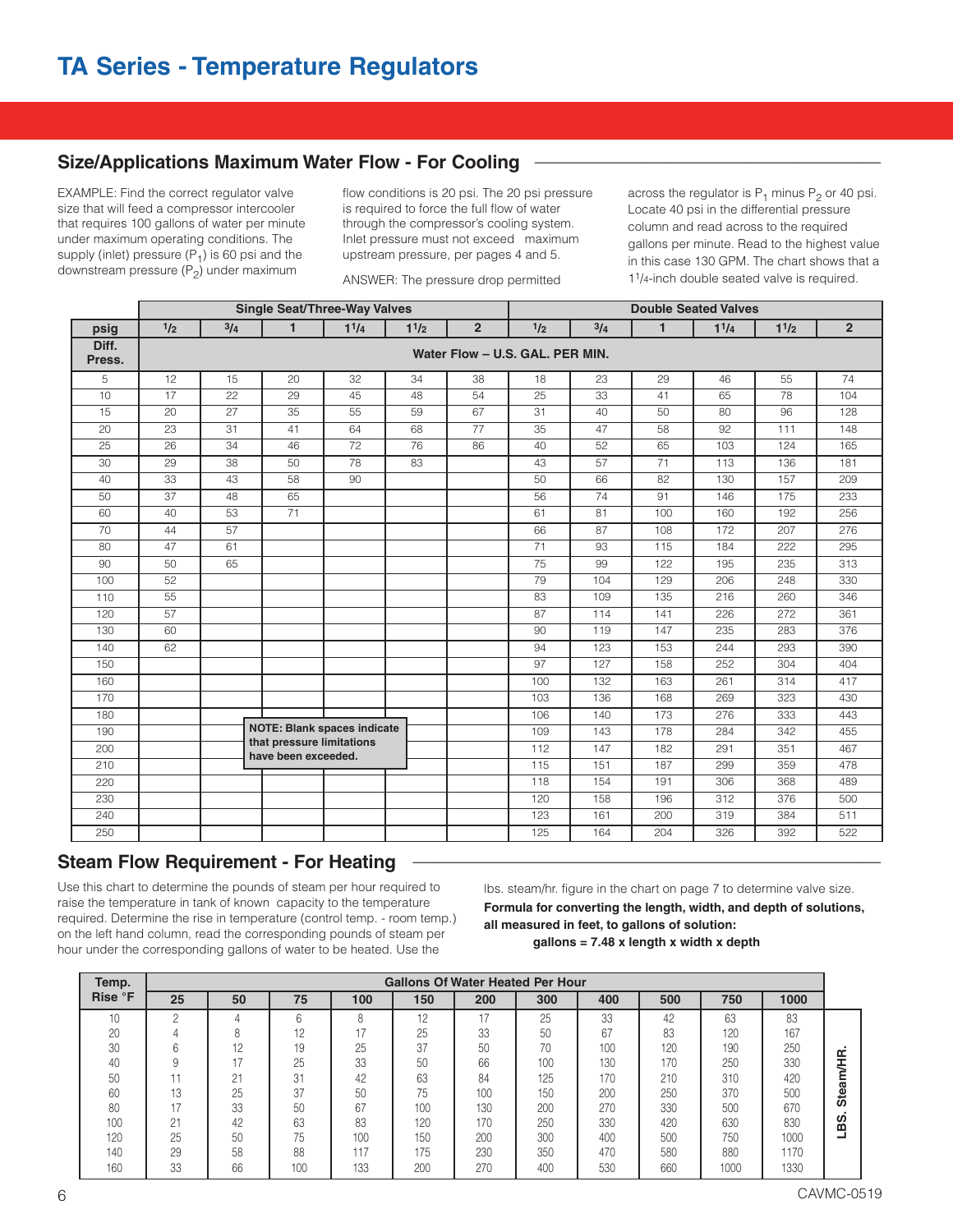| Size/Applications - Maximum Dry Saturated Steam Flow - For Heating |  |
|--------------------------------------------------------------------|--|
|                                                                    |  |

|                | <b>Valve Size</b>                  |                      |            |                  |              |              | <b>Single Seated/Three-Way Valves</b>   |             |              |             |            |                |              |              |              |               | <b>Double Seated Valves</b> |                |
|----------------|------------------------------------|----------------------|------------|------------------|--------------|--------------|-----------------------------------------|-------------|--------------|-------------|------------|----------------|--------------|--------------|--------------|---------------|-----------------------------|----------------|
| Inlet          | Outlet                             | $1/2$ C              | $1/2$ D    | 1/2E             | $1/2$ A      | 1/3B         | 1/2                                     | 3/4         | 1            | 11/4        | 11/2       | $\overline{2}$ | 1/2          | 3/4          | 1            | $11_{\ell_4}$ | $11_{12}$                   | $\mathbf{2}$   |
| Press.<br>psig | Press.<br>psig                     |                      |            |                  |              |              | Dry Saturated Steam - Ibs. of Steam hr. |             |              |             |            |                |              |              |              |               |                             |                |
|                | UP TO 9" HG. VAC                   | 12                   | 30         | 53               | 97           | 130          | 155                                     | 200         | 270          | 420         | 450        | 510            | 235          | 305          | 380          | 610           | 735                         | 975            |
| 5              | 6" HG. VAC                         | 11                   | 29         | 52               | 95           | 125          | 150                                     | 195         | 265          | 415         | 440        | 500            | 230          | 300          | 375          | 600           | 720                         | 960            |
|                | $\overline{2}$<br>UP TO 3" HG. VAC | $\overline{8}$<br>15 | 21<br>35   | 38<br>65         | 70<br>120    | 90<br>160    | 110<br>195                              | 145<br>255  | 195<br>340   | 305<br>530  | 320<br>565 | 365<br>635     | 170<br>295   | 220<br>385   | 275<br>480   | 440<br>765    | 525<br>920                  | 700<br>1220    |
| 10             | 3                                  | 13                   | 33         | 60               | 110          | 145          | 175                                     | 230         | 305          | 480         | 510        | 575            | 265          | 345          | 430          | 690           | 830                         | 1100           |
|                | $\overline{7}$                     | 10                   | 24         | 44               | 80           | 105          | 125                                     | 165         | 220          | 345         | 370        | 415            | 190          | 250          | 310          | 500           | 600                         | 800            |
|                | UP TO 4                            | 21                   | 52         | 95               | 170          | 225          | 270                                     | 355         | 475          | 745         | 790        | 895            | 415          | 540          | 670          | 1070          | 1290                        | 1720           |
| 20             | 10<br>15                           | 19<br>15             | 47<br>37   | 85<br>66         | 155<br>120   | 200<br>155   | 245<br>190                              | 325<br>250  | 430<br>335   | 675<br>525  | 715<br>555 | 810<br>630     | 375<br>290   | 490<br>380   | 610<br>470   | 970<br>755    | 1170<br>910                 | 1550<br>1200   |
|                | UP TO 10                           | 27                   | 67         | 120              | 220          | 290          | 350                                     | 460         | 615          | 960         | 1020       |                | 530          | 695          | 865          | 1380          | 1660                        | 2210           |
| 30             | 15                                 | $\overline{25}$      | 63         | 115              | 210          | 270          | 330                                     | 435         | 580          | 905         | 960        |                | 500          | 660          | 815          | 1300          | 1570                        | 2090           |
|                | 25<br>UP TO 15                     | 17<br>33             | 42<br>82   | 75<br>150        | 140<br>270   | 180<br>350   | 220<br>430                              | 290<br>560  | 385<br>750   | 605<br>1170 | 640        |                | 335<br>650   | 440<br>855   | 545<br>1060  | 870<br>1690   | 1050<br>2030                | 1390<br>2710   |
| 40             | 20                                 | 32                   | 79         | 140              | 260          | 340          | 415                                     | 540         | 725          | 1130        |            |                | 625          | 820          | 1020         | 1630          | 1960                        | 2610           |
|                | 30                                 | 25                   | 63         | 115              | 210          | 270          | 330                                     | 435         | 580          | 905         |            |                | 505          | 660          | 820          | 1300          | 1570                        | 2090           |
| 50             | UP TO 20<br>30                     | 39<br>36             | 97<br>90   | 175<br>160       | 320<br>295   | 415<br>385   | 505<br>470                              | 665<br>615  | 890<br>820   |             |            |                | 770<br>710   | 1010<br>935  | 1250<br>1150 | 2000<br>1850  | 2400<br>2220                | 3200<br>2960   |
|                | 40                                 | 28                   | 70         | 125              | 230          | 300          | 365                                     | 480         | 640          |             |            |                | 555          | 730          | 905          | 1440          | 1740                        | 2310           |
| 60             | <b>UP TO 25</b><br>30              | 45<br>44             | 112<br>110 | 200<br>198       | 370<br>360   | 480<br>470   | 585<br>575                              | 770<br>755  | 1020<br>1000 |             |            |                | 890<br>870   | 1160<br>1140 | 1440<br>1410 | 2310<br>2260  | 2780<br>2720                | 3700<br>3620   |
|                | 50                                 | 30                   | 75         | 135              | 250          | 325          | 400                                     | 525         | 700          |             |            |                | 605          | 795          | 985          | 1570          | 1890                        | 2520           |
|                | UP TO 30                           | 51                   | 127        | 230              | 420          | 545          | 665                                     | 870         |              |             |            |                | 1010         | 1320         | 1640         | 2610          | 3150                        | 4190           |
| 70             | 40<br>60                           | 49<br>33             | 122<br>82  | 220<br>150       | 400<br>270   | 520<br>350   | 635<br>430                              | 830<br>560  |              |             |            |                | 965<br>650   | 1260<br>855  | 1570<br>1060 | 2500<br>1690  | 3010<br>2030                | 4010<br>2700   |
|                | UP TO 35                           | 57                   | 140        | 255              | 465          | 610          | 740                                     | 975         |              |             |            |                | 1120         | 1470         | 1830         | 2920          | 3520                        | 4690           |
| 80             | 50                                 | 53                   | 130        | 240              | 435          | 565          | 690                                     | 905         |              |             |            |                | 1050         | 1370         | 1705         | 2720          | 3280                        | 4360           |
|                | 70<br>UP TO 41                     | 35<br>65             | 85<br>155  | 155<br>285       | 285<br>515   | 375<br>675   | 455<br>820                              | 600<br>1070 |              |             |            |                | 690<br>1240  | 910<br>1630  | 1120<br>2020 | 1800<br>3230  | 2160<br>3890                | 2880<br>5180   |
| 90             | 60                                 | 57                   | 140        | 255              | 465          | 610          | 740                                     | 975         |              |             |            |                | 1120         | 1470         | 1830         | 2920          | 3520                        | 4680           |
|                | 80                                 | 35                   | 90         | 165              | 305          | 395          | 480                                     | 630         |              |             |            |                | 730          | 960          | 1190         | 1900          | 2290                        | 3040           |
| 100            | UP TO 46<br>60                     | 70<br>65             | 170<br>165 | 310<br>295       | 565<br>540   | 740<br>705   | 900<br>855                              |             |              |             |            |                | 1360<br>1300 | 1790<br>1700 | 2220<br>2110 | 3540<br>3380  | 4260<br>4060                | 5680<br>5410   |
|                | 90                                 | 40                   | 95         | 175              | 320          | 415          | 505                                     |             |              |             |            |                | 770          | 1010         | 1250         | 2000          | 2400                        | 3200           |
|                | <b>UP TO 52</b>                    | 75                   | 185        | 335              | 615          | 800          | 975                                     |             |              |             |            |                | 1480         | 1940         | 2410         | 3850          | 4640                        | 6170           |
| 110            | 70<br>90                           | 70<br>55             | 175<br>135 | 315<br>245       | 575<br>450   | 750<br>590   | 910<br>715                              |             |              |             |            |                | 1380<br>1090 | 1810<br>1430 | 2250<br>1770 | 3590<br>2830  | 4330<br>3400                | 5760<br>4530   |
|                | UP TO 57                           | 80                   | 200        | 365              | 665          | 865          | 1050                                    |             |              |             |            |                | 1600         | 2100         | 2600         | 4160          | 5010                        | 6670           |
| 120            | 80<br>100                          | 75<br>55             | 185<br>145 | 330<br>260       | 605<br>475   | 790<br>615   | 965<br>750                              |             |              |             |            |                | 1460<br>1140 | 1920<br>1490 | 2380<br>1850 | 3800<br>2960  | 4580<br>3560                | 6090<br>4740   |
|                | <b>UP TO 62</b>                    | 85                   | 215        | 390              | 715          | 930          | 1130                                    |             |              |             |            |                | 1720         | 2250         | 2800         | 4470          | 5380                        | 7160           |
| 130            | 80                                 | 80                   | 205        | 370              | 680          | 885          | 1080                                    |             |              |             |            |                | 1630         | 2140         | 2660         | 4250          | 5120                        | 6810           |
|                | 110<br>UP TO 68                    | 60<br>95             | 150<br>230 | 270<br>420       | 495<br>765   | 645<br>995   | 780<br>1215                             |             |              |             |            |                | 1190<br>1840 | 1560<br>2410 | 1930<br>2990 | 3080<br>4780  | 3710<br>5750                | 4940<br>7660   |
| 140            | 90                                 | 85                   | 215        | 390              | 715          | 930          | 1130                                    |             |              |             |            |                | 1720         | 2250         | 2800         | 4470          | 5380                        | 7160           |
|                | 120                                | 60                   | 155        | 280              | 510          | 670          | 815                                     |             |              |             |            |                | 1230         | 1620         | 2010         | 3210          | 3860                        | 5140           |
| 150            | <b>UP TO 72</b><br>90              | 100<br>95            | 245<br>240 | 445<br>430       | 815<br>780   | 1060<br>1020 |                                         |             |              |             |            |                | 1960<br>1880 | 2570<br>2470 | 3180<br>3060 | 5090<br>4900  | 6120<br>5890                | 8150<br>7840   |
|                | 120                                | 75                   | 190        | 345              | 625          | 820          |                                         |             |              |             |            |                | 1510         | 1980         | 2460         | 3930          | 4730                        | 6290           |
|                | <b>UP TO 78</b><br>100             | 105<br>100           | 260<br>250 | 470<br>450       | 860<br>820   | 1120<br>1070 |                                         |             |              |             |            |                | 2080<br>1970 | 2720<br>2590 | 3380<br>3210 | 5400<br>5120  | 6500<br>6170                | 8650<br>8210   |
| 160            | 140                                | 65                   | 165        | 300              | 550          | 715          |                                         |             |              |             |            |                | 1320         | 1730         | 2150         | 3440          | 4140                        | 5500           |
|                | UP TO 83                           | 110                  | 275        | 500              | 810          | 1190         |                                         |             |              |             |            |                | 2190         | 2880         | 3570         | 5700          | 6870                        | 9140           |
| 170            | 100<br>140                         | 105<br>80            | 270<br>205 | 485<br>370       | 785<br>670   | 1150<br>875  |                                         |             |              |             |            |                | 2130<br>1620 | 2790<br>2120 | 3470<br>2630 | 5540<br>4210  | 6660<br>5070                | 8870<br>6740   |
|                | <b>UP TO 89</b>                    | 115                  | 290        | 525              | 960          | 1250         |                                         |             |              |             |            |                | 2310         | 3030         | 3760         | 6010          | 7240                        | 9640           |
| 180            | 120                                | 110                  | 270        | 485              | 890          | 1150         |                                         |             |              |             |            |                | 2140         | 2800         | 3480         | 5550          | 6690                        | 8900           |
|                | 160<br><b>UP TO 95</b>             | 70<br>125            | 175<br>305 | 320<br>555       | 585<br>1010  | 760<br>1310  |                                         |             |              |             |            |                | 1400<br>2430 | 1840<br>3190 | 2290<br>3960 | 3650<br>6320  | 4400<br>7610                | 5850<br>10100  |
| 190            | 120                                | 115                  | 290        | 525              | 960          | 1250         |                                         |             |              |             |            |                | 2310         | 3030         | 3760         | 6000          | 7220                        | 9610           |
|                | 160                                | 85                   | 215        | 390              | 715          | 930          |                                         |             |              |             |            |                | 1720         | 2260         | 2800         | 4470          | 5380                        | 7160           |
| 200            | <b>UP TO 100</b><br>120            | 130<br>125           | 320<br>310 | 580<br>560       | 1060<br>1020 | 1380<br>1330 |                                         |             |              |             |            |                | 2550<br>2470 | 3350<br>3240 | 4150<br>4010 | 6630<br>6410  | 7980<br>7720                | 10600<br>10300 |
|                | 180                                | 75                   | 185        | 335              | 615          | 805          |                                         |             |              |             |            |                | 1480         | 1940         | 2410         | 3850          | 4640                        | 6180           |
|                | <b>UP TO 105</b><br>120            | 135<br>130           | 335<br>330 | 605<br>595       | 1110<br>1080 |              |                                         |             |              |             |            |                | 2670<br>2620 | 3500<br>3430 | 4350<br>4260 | 6940<br>6800  | 8360<br>8190                | 11100<br>10900 |
| 210            | 180                                | 90                   | 230        | $\overline{415}$ | 755          |              |                                         |             |              |             |            |                | 1820         | 2380         | 2960         | 4720          | 5680                        | 7560           |
|                | <b>UP TO 110</b>                   | 140                  | 350        | 635              | 1160         |              |                                         |             |              |             |            |                | 2790         | 3660         | 4540         | 7250          | 8730                        | 11600          |
| 220            | 140<br>200                         | 135<br>80            | 335<br>195 | 600<br>355       | 1100<br>645  |              | NOTE: Blank spaces indicate             |             |              |             |            |                | 2640<br>1560 | 3470<br>2040 | 4300<br>2530 | 6870<br>4050  | 8270<br>4870                | 11000<br>6480  |
|                | <b>UP TO 115</b>                   | 145                  | 365        | 660              | 1210         |              | that pressure limitations have          |             |              |             |            |                | 2910         | 3810         | 4730         | 7560          | 9100                        | 12100          |
| 230            | 140                                | 140                  | 355        | 635              | 1160         |              | been exceeded.                          |             |              |             |            |                | 2800         | 3680         | 4560         | 7290          | 8780                        | 11700          |
|                | 200<br><b>UP TO 120</b>            | 95<br>155            | 240<br>380 | 435<br>690       | 790<br>1250  |              |                                         |             |              |             |            |                | 1910<br>3030 | 2500<br>3970 | 3100<br>4930 | 4960<br>7870  | 5970<br>9470                | 7940<br>12600  |
| 240            | 160                                | 140                  | 355        | 640              | 1160         |              |                                         |             |              |             |            |                | 2810         | 3690         | 4570         | 7300          | 8790                        | 11700          |
|                | 200                                | 110                  | 280        | 500              | 915          |              |                                         |             |              |             |            |                | 2200         | 2890         | 3580         | 5720          | 6890                        | 9170           |
| 250            | <b>UP TO 126</b><br>160            | 160<br>150           | 395<br>375 | 715<br>675       | 1300<br>1240 |              |                                         |             |              |             |            |                | 3150<br>2980 | 4130<br>3910 | 5120<br>4850 | 8180<br>7750  | 9840<br>9330                | 13100<br>12400 |
|                | 220                                | 100                  | 250        | 455              | 830          |              |                                         |             |              |             |            |                | 1990         | 2620         | 3240         | 5180          | 6240                        | 8300           |

EXAMPLE: The maximum anticipated flow requirements for a regulator on heating service is 500 lbs. of steam per hour. The unit steam pressure is 50 psig and the downstream pressure is essentially zero because the steam downstream is discharged into an open drain.

ANSWER: In the chart below locate 50 psi on the inlet pressure scale on the left side of the chart. Choose the outlet pressure line up to 20 psig because the downstream pressure is essentially zero. Follow the (up to 20 outlet pressure) line until you come to the value closest to 500 lbs. of steam per hour, in this case 505. Read upward to the valve size and we see that the 1/<sub>2</sub>" single seated valve is the correct size.

For exact calculation use the following formula when the outlet pressure is equal to or less than 53% of the absolute inlet pressure. Q (lbs. of steam/hr.) = 1.5 x C<sub>v</sub> x inlet pressure (psia)

When the outlet pressure is greater than 53% use Q (lbs. of steam/hr.) = 3 x C<sub>y</sub> x  $\sqrt{\text{pressure drop}}$  (psi) x outlet pressure (psia)